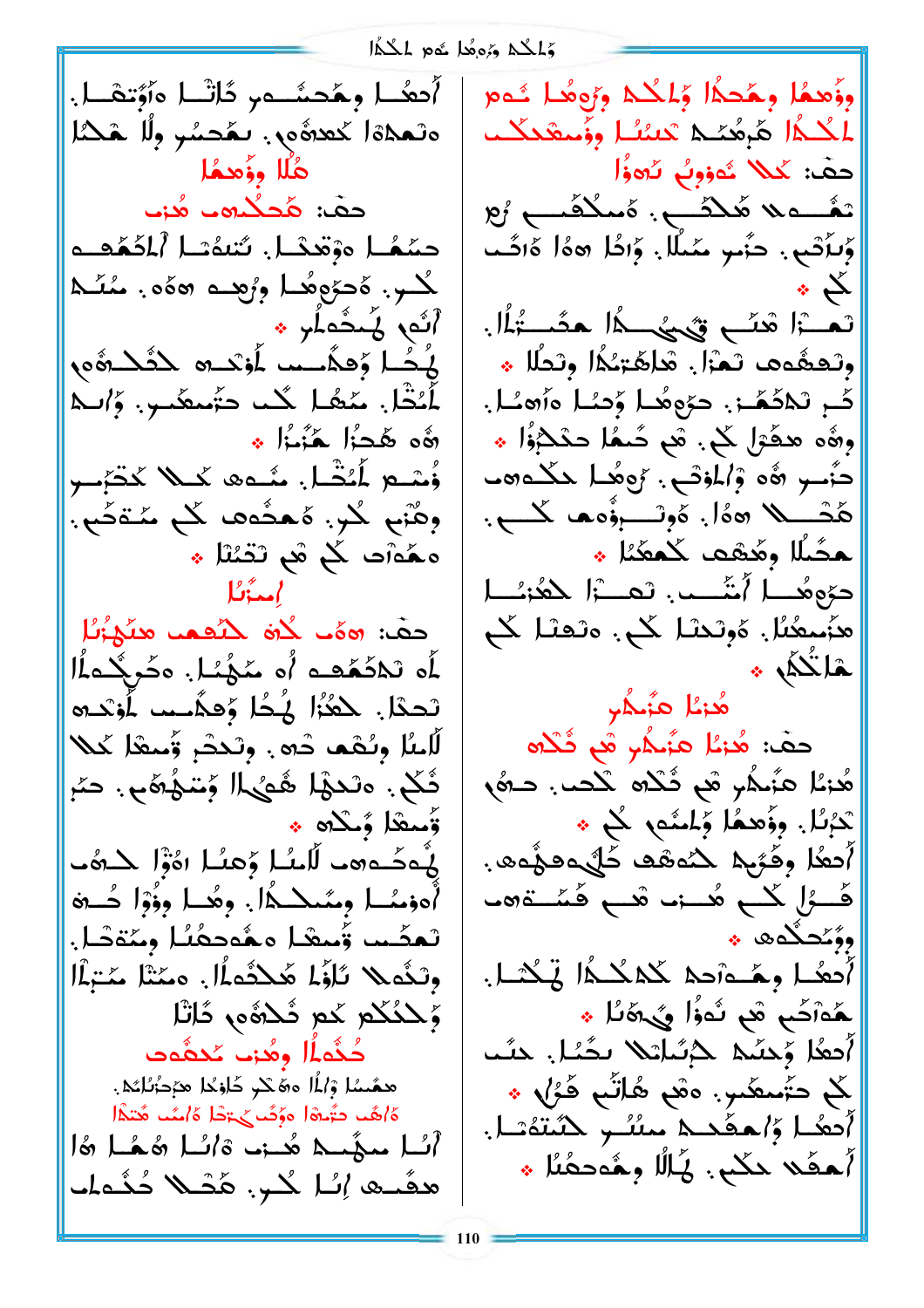وَٰلِكُمْ وَرُوهُا مُوم لِكُما

مُلا , تحملا حقَّ: كُمْ هُزْمًا هُزْمَعٌ وَهُوَمِيرًا هَدَّتَيْنَ كَلَّاهُ وَهُقَـٰوِيُ لَهُ وًْمِنْهِ . هُوَجِبًا لَّكُمْ لَالْكُلُّهَ الْمِتَكُلُّفَ هُوسرُا. دِرْهَدًا وِكْتَرُوهِ هُدْؤُكَمَا أبسفُه وهُنب للسه في الله عليهوا مَكَهُمِكُمْ وَحَصُّكَ. هَــُرْمَ قَيْكُــدُهَمْ ەُھكُمْ لُاَةْ مُتَەتْسَةٍ. ھَـُّەمَا لَكُمْ مَّةَهُمْ هُتَدُهُمْ مُعْدَلًا وَمُنَقَّلًا \* مُهو وُسُو ٱلْمَوْدَٰىٰ وَوِسُكُ هَيُبِ، ەققىد ۋقىك كىم مىما وەلگ حعُما هُنِسْمِ أَسِمِ كَسْعِ هَيُنْسَالَ. ەْساب شەما ەسھەر ئىر ەسكىر هُتَرْهُ إِنَّ لَا أَوْقَا هُـد أَبُّوسِ هُـنِّي. ولًا أسكَّدها وحَكِمًا وهَعُلًا. فَي ُزِر ەُوھُر ئەۋاڭ باي كەئا ئىم ۇملا ھ كُنُّه لَمَٰ المُؤْمَّدِينَ مُحَدَّدَة مِنْ ا همَّسُا وْالْمَا هِ مَكْرٍ خَاوْخًا هَرْجَٰنُائِهِ. كَاهُد حَبَّمْهَا مَؤْثَد جَاءَا وَامَّد هُتِمَّا كُحِمُـٰا /ِنُـا هُـٰٓنِـ /ُوْتَـعِ ـهُحِجُّـا وَۡـٰالَا كَلا وُحمدٍ. أَفْ هُفَقَدُ أَوْحَقَدُكُمْ ھکُد واُا آُڪَلا شَہو. ڪُٽِم هُنُـو هُتُــــــــه وُحقْــــــه أَقْـــــوهُ مِبْ ەئْكْشُەر مُّـاۋَا وُھڭىب ھْھھُـا گَڗ۫ٛٯڡؙۺ۫٥ڔ هُوصِمُا لَاحُا وِمُنِهَ كَلَّلَ هُـوَوْا وُهكْرِبِـدًا. وهَيْجِرِيلًا كَنْدَرُّا وَاحْدَدَ وْهِيدًا هُمْ مُتَوَصَّلُهُ . لَمَوْمٍ حَذْوَمُنَا وِدَّاتزەھە ئەھُم ئَىلا ھَاتَّكْلَا. مَّــز

هَ حَسَّى أَحْجَزُا وَحَقْدًا وَهُجَزَا. هَ ا رُهُٰٓٓٓٓہٗٓٓہٗذَاٗا وَحُداًا حَكَّكَمُّٮَٮ مُّـَٓءٍ. ، هُحكٌم أُـبُـب هُ/هُـُعه هُـنُـهْ وِلَّا أُخُـبِ ∻ ∾ే لْكُو لْمَحْمَسِكُا وُحِبًا هُنُا وُحِبُّه كُلَّـــره . هَـوُـــــــــلا كَــْتَــــل رَهُ وَأَكَـــــرِ تسببلم وَكَلامكُسِيهِ مَكْسُم مْعَضِّسَت تُمجَّـــب هُـــومِنُو جُعِمَّتْمُنْـَــلَ وكَهُـــمْ كُلْتُـــم كَــمُ ؤُهِــت هُومِــمُــل لْحُرِ ٱهْجُومِيكَا ﴾ همَّسًا وْالْمَا هَاهُمْ هَامْكُمْ كُلْعَقْتُمَا. أَهْلِ قَاظَّبِ هَدْوَت حَقْمَتْنَبِ وَفُسْعَدِكَبِ هدٌٰۥ;ُٮُل و تَكِنُّا حقَّ: أَكْتُرْسَا وْااهُدْ كُلّْر ِكَعِنُواتِكَ كَعَي أَبَدَ. وَهَي رَبِّ أَجُل أَهْلِكُوْفِكَ. تَعَيْنُنِكُمْ مُنْسُودُو رُهِنَكُمْ هُ/هنْحِه كُعِ هُجُبُّا \* هُنُه رُوهُا وُسُبُبُـا. وشَـه ٱلمعَزْهـه  $\sum_{i=1}^N \sum_{j=1}^N \sum_{j=1}^N \sum_{j=1}^N \sum_{j=1}^N \sum_{j=1}^N \sum_{j=1}^N \sum_{j=1}^N \sum_{j=1}^N \sum_{j=1}^N$ هْمْ نْحَلَّاهْ وُحَكَّلُواْ \* هُا وِهُلُم إِنَّا شَـٰهِ وَّسُلَ. كَـٰزَلْمَـٰـٰ وَلَا لَمَعْمَــدًا. لَمَــثَــملَہِ مُــنِــ لَمِنْهَا لَكَ وَدُوهُ أَهْلُواُفٍ ﴾ مَعْط كُــد أُسـو كَلْــرْهَا أَه وِثَـٰدَه لَّائُـــە∞ٮ وُهْــا. هُـعثـُــەڡ ئُـلاۋىــم هُتَّكُمُكُ ضَعَتَّمَعُنُّهُ \* أَكْسَا هُجِبًا وَوْوِيبَ هُوَوِيمًا. وْأَسْتِبَطْ ىدە ئارگىدۇ. مەھلى مىقكى حَهُنْشُــه مُرَّــهُ مَشْــهِ مِنْ مَثْلِــ وَهُومِ دُهُ وَقُ \*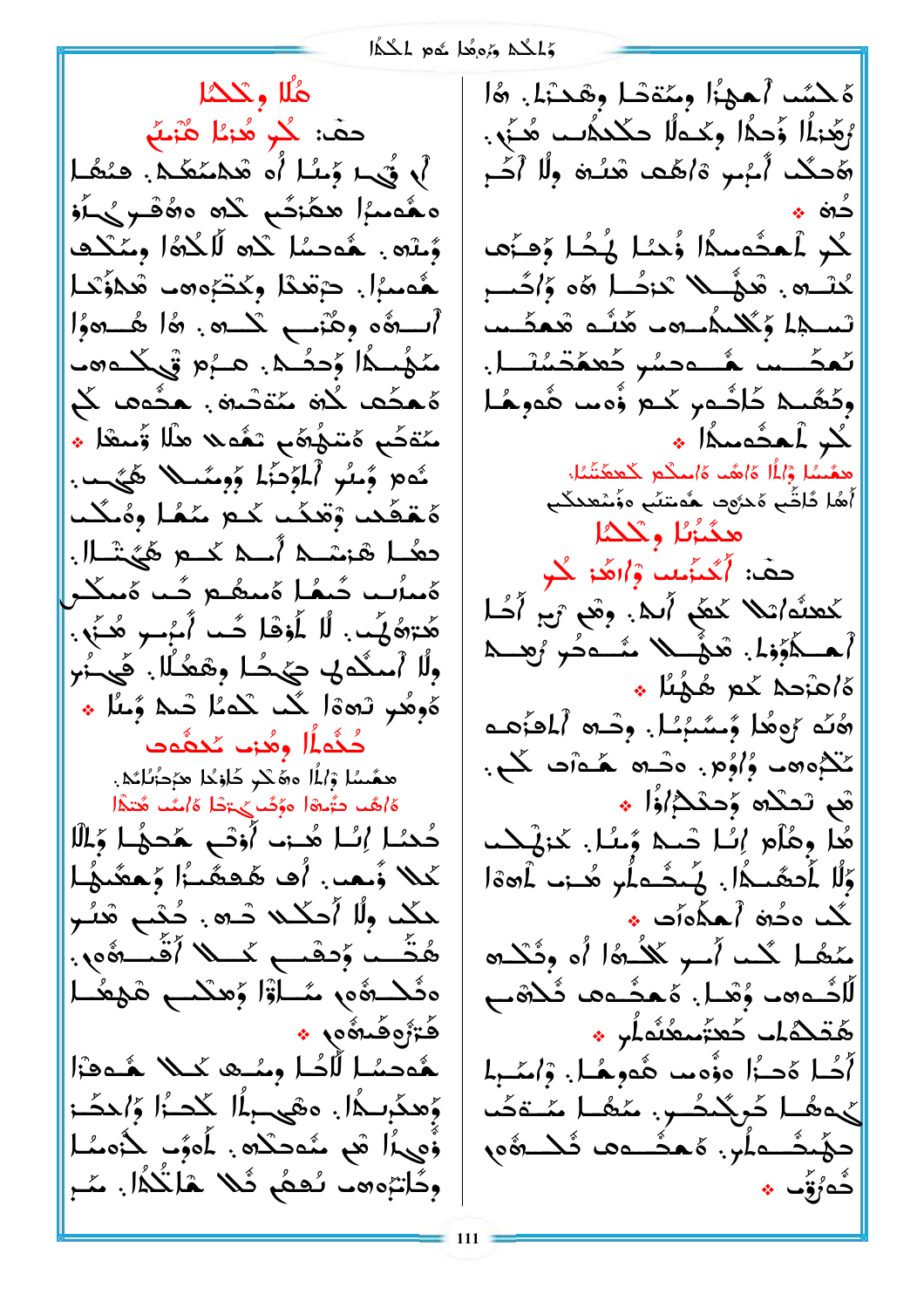وَلِمَكُمْ وَرُوهُا مُؤْمِرِ لِمَكْلَا

ەۇھسە ئېسەھتىك ئىسەۋًا. بۇھنىسىزە دْدْكْلا \* حرِّهِهُا هُمْ يُهضُا وِهْلِهِمْ أَمِّهِ مِمْلًا. هُوًى مَنْسُمًا. هِالْأَهْمُا بِحُمْلِ \* دوْهِمَا لَمْ فَكُلَّ . رُغْشًا نَهْــم هُدمسُا لِمُوۡسِطًا. كَــهُ٥ وِرُمِ هَا سَلَّفُم \* معَمْا شمكَتَب حق: هُلُّا وِهُوصُل وَّسفَسر هُــَيْ). لقَنڤَــه سَلَاقَـــم ەتمگەر ئىبزا. شى أىكىر ۇھگىگىر كُمْسٍ. حَيَّا وْٱلْمَكْسِ هُبِ خَيْنَا وُهِمَّرِ مەغقىد لىغنى بىغىن 1⁄4 مەغ كَس*للُو* ۞ فَّةهْا وْٱكْدْ هُنَّ ٱهْهُمُد كْبِهْدِ. ؤُهفُوبُل مِمْتْلِ مَتَبِٱلَ. لَا هُذِ تَعَذُّهِ، كَهُـدَى مَنْ الْمَعْدِ مِنْ مَنْ مِنْ الْمَحْمَدِ مِنْ الْمَحْمَدِينَ مِنْ مَنْ مَحْمَدِينَ مِنْ مَ وِلَّا شَيْئَكَ كُمْعُو \* حـةه ثْبُلًا وِلْمَلًا دُلْعَلَ دُلْمُهَا مَـْدُ هَٰٓڵڷٵ؞ ەڬڶػٚٚٚڵ؋ڡۘ۫ۅۿؘڡ٥ڡۦۿڗۮؙۿؙٳ؞ هُنَّى هُنَّى هُم يُ\$لُم ةَ احْمًا وَرْجَمِهِ أَحْزَا لَكُمْ وُسْعِ إِنَّعَا \* ؤُهُدا وَبِسْدا هُم هُرِسُتُوهوں. وِصْع لَـمَكْلًا. هُـم كَـفـُزُا لِّالزُوه وَإِضُـدهـ. كُبِ هُـ: نُـْهَـْتَ الْمُوْهَدَةَ وَجْرَبَعَ. ەتىمشەھە لىڭھىزا ۆجۆچئىكى تكىھ ۈشكىگ پ ILE ILucial حقَّ: عُوهُنُا

، وَمَا الْمُكْلِمِ الْمَكْلُمُ مِنْ الْمَكْسَمِينَ مِنْ الْمَكْسَمَةِ \* Kusant همَّسُل وَ*ٱل*ْلَا هَاهُمَا هَاسِكُمْ كُمْعَتَّسَّلَا. أُهُا ثَاتَٰبٍ ہٗدرٗہ ۔ هُمننَٰب ہوَٰمُعدكٚب وزوءا تملئا وؤشعنك حقَّ: 6ه وُههُ ا خُوطُ حمّٰ إِنَّ وَهُمَا لَمْ الْمُسَمَّدُ هُفَسُوًّا لِ لِمَنِيجًا هِنَيْجًا مْعِ فَيِيَّةٍ وَمَعْدَكَتْ: حَمْرٍ رُوهُا ۚ. ٱلْمُغَىٰ ۞هُ أَ شَـْمَــٰ : شَـَع يُّەفُىُّا حَثَاةَم<sup>ُّل</sup>ا <del>زُ</del>ىنْعْجَكْ \* حِمْبِ رُوهُــا. مِمُّــوفُرُا وَوَحِمْــولَمُا. ٱلمَكْلِي لَكُمْلِي شَيْءَ أَوْ أَسْعِدِكُمْ ﴾ [ حِمْمِ رُوهُما ٱلْمُكْمَرْ حُرْسُودٍ. هُهِسَتِ لِلْغُوْتُوهِ وُأُمُّومَنُّو وُمْعِدِكُمْ \* حمّ رُوهُا. ورُبِعُا كُر كَبِلًا. أَحدَّ: ھَىنُە قُلا ھُتىھُ ۚ وُسْعِدِكُ ۚ ﴾  $\chi$ حق: حَدُّه حَدًّا هُبُعَهَا دَوْهِ وَرُمِ هُدِهَا. أَحْدَثَت وَحُمِ ؤُهُـا. وُبعَكَــلا كَعْــه. أَقُب كَــع حُاقَى \* دوِّهِ وزُهِ مُمْ وَفَى اللَّهُ مِنْ اللَّهُ مِنْ هْبِ نُــووَٰا وَعَعُــاً. وْالْمُؤْكَــب هِوْا \* Lorder دَوْهِ مُدَامِنًا هُلِكُمْ أَوُسُكًا. هُبِ 06 هَلسُنُت. هكْر أُلمُو هَدادُه \* دَدِّەھُـــــــا وُتُىلتـــــــــا . (ئُــــــا لَّاوْهُ اُلْ. لأشكى موقف المصرية المصرية حَدّثهُمَا \* حوِّهِ هَٰا اثَمِ لِّيَكْتَا. كَلَّمَوُّا وَّالْمَصَا.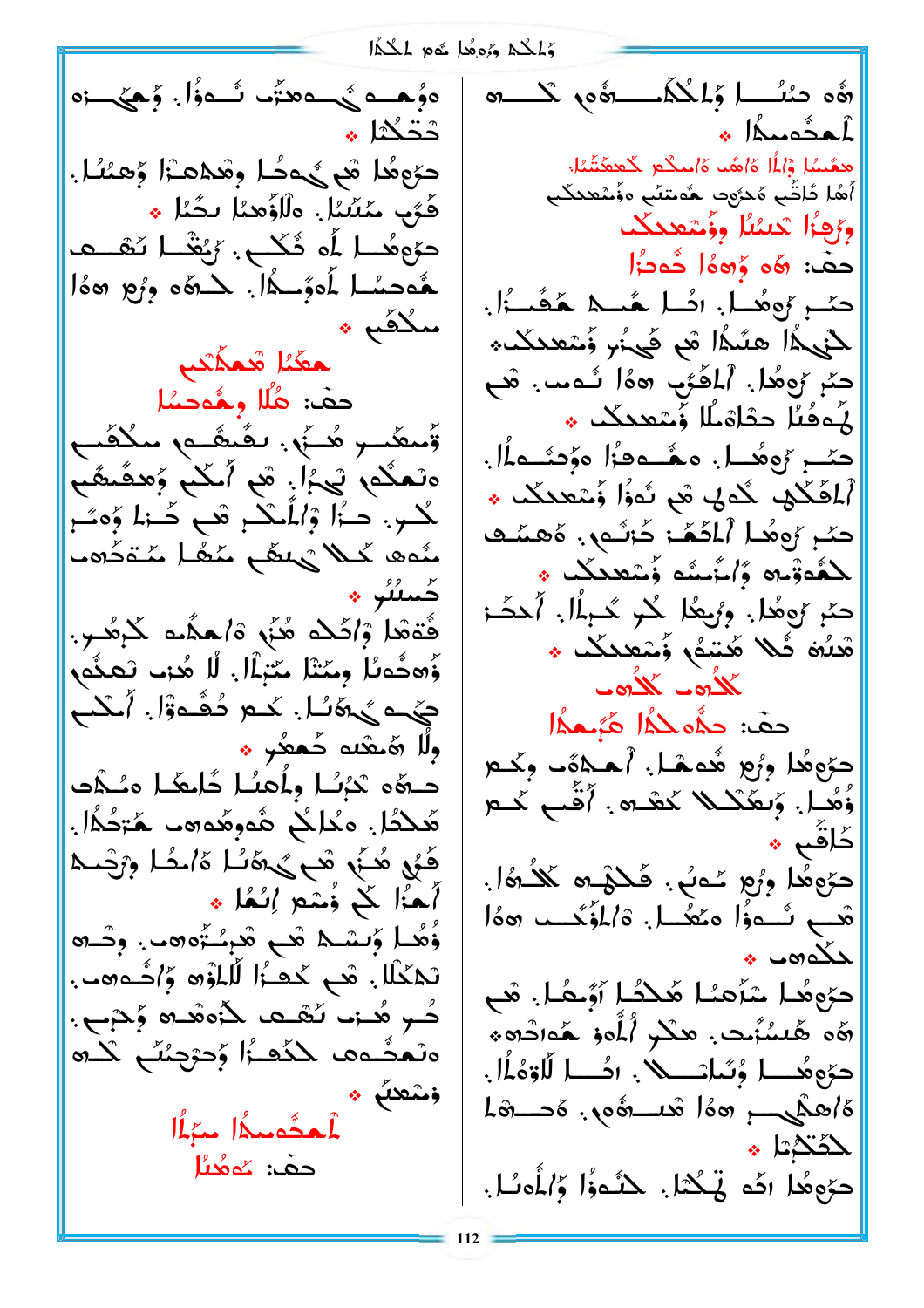وَلِمَكُمْ وَرُوهُا مُؤْمِرِ لِمَكْلَا

حرِّوهُـا وَحُرِيْكُـواْ وَمُوَجَّـا هِمَعَـْلَا ثَىلا . وَرُوهُما ولَّا مُنْوَجُما هَـرُمْ هُـزْمُـلْ هُعكَـــ، وَلَا مْحَفَّىْــا دْــ ه حْـــلا وِمُدَدًا لَكُمْ دُهِ. قُوهُ هَكُمْ لَكُمْ هُزم مُدَدُرٍ هُ هَكْعُلَ هَ هُملُلٌ \* هْم خُةْهِصَّا وِمُتَـلًا. هِمْم كُـمُـكُـ ىتاما. رېگ بىگ يىڭ بۇ سالگىز هُذئــــا. حكَرْبَـــــه وَرَفِـــدًا هَجْـــــلا لْمَعْمَلُهِ. ةَ/لمُؤْسِع هكْبٍ تَعُدِه هسلا وَّسعْداً وَّهُ وَٰالِهِ وَهُ عَلَيْهِ وَ أَمكُسٍ مُأَلِّ لِمَنْهُنَّا ﴾ ا مېڭۇل حقَّ: حَتَّى رِّهِۥُّا شَدَفَّدَسُّمِ لْحَكُمُومَا لِلْعُنِّي هُوجِعُنُا. وَتَعَلَّا هْلُــهِ هَٰـٰلَكُــٰـٰءاُلِ. هُوۡضًا ﴾ ضُمْنَـٰـم ݣُو. لَا ݣَالْكُمْ هْلْتُكُمْ. ەُلْ شَعْ هُوْدًا نُعِمَّىٍّ. كُنْمْ أَلْمُوْا كَلْمُدُّدَمَٰا! ﴾ هُيِّبَبِّ لَكُو هُنِي كَعِتَوْهِ لَا يُمِتَّو وَقِّصَــد هَٰلَاتَـْــل: وُٱمكَــــرهُٯ شَــووُّا ەۋُەممًا. ەَجَهْدْ اُنْسَلا ھُدْوِمْ كُلْر. ئڭرەھب ۇ/ۇم كھاُئال. ۇڭگەھىلو لِمُصْلِمِ أَنُورٍ \* دُخُه أُل وهُن، سُدهُه، همَّسُا وْالْمَا هِ هَٰكُو حُاوْكًا هَزَدُّنْلُكُمْ. كَاهُـد حَبَّدةَ الْمَوْحُد حَبَّحْلَ كَامَنْد هُتْدًا لَمْهِ كَمُسْتَرَا وِهُبْبٍ يُحِلُّوْا وَرِيْحُـمِلَا ِ. لمُدْدُه كُلْمُزْدًا وِهَٰٓآٰوْۤا وَيُلاَّفُ كَلاَ رُوهُتثَــُــمِ. هُا هُعُــلًا هبُــزًا حــزٌ/وُا كْمَلَا مّْعُمْئًا. وْݣُلْ كَلْمْ رَحْكُمْ وْحَكَّاه \* مِصْنَمْنَ انْمِرْكُمْ

هُدا عْلَا. رُوهُدا ووُحُل هُم أَحِــدًا. وهُم تَعَاكُلاَهُ : وَلَيْ مَعَيْبِ مِنْكُونَ مِنْدَدًا وَمِعْلِ هُو ثَلا تَتَكُنِي. تَاسْد أَسَّد للتَّبْوْلُ. وَوَهُمْ لَمْهَكُلا \* لًا لَمْسْتِ. لَمُحكْسًا وَرُغَثْنَا مِفْحَـٰ;ًا وأؤتنف الموحَّات و هو وهُن اللَّه وهُند اللَّه فُومُدُسُل. وِڤَــة ِحْسُدُهُ٥. ومُزَلَّمِب مَنْنَا مَعَلِّكُماًا. مأهنَّى أُحِثَّة \* مىدًى لَا يْمَكّْلا شْلَكُلْ! وِهُنْمًا كَلَاه ِ الْكَرِّمِ مُعْمَّلٍ مَنْ أَحْمَدُ مَنْ الْأَمَرِ مَنْ مَنْ الْأَمْرِ مَنْ الْأَمْرِ مَنْ الْأَمْ وثعْزَا هْنِّي هْجْتَزا وحُدلًا. وثمانَّــب حوّوهُم وَتَدْوَّيْداً خُوضُوه وتَعَكْبُا \* حَقَّىٰ السَّامَةِ وَمُتَجَرَّةُ الْعَظَمَةُ إِنَّا أَهِ وُسْعِ إِنَّـٰمًا. هِلَّا هُتِعَـٰٓءَٮ إِنَّـٰا وْٱمْنُوهِ حَقَّةُوهِم لِأَوْهُدَا وَلِحْقَـٰلًا .  $\frac{1}{2}$ أُحُــا وِكْحَــْتُ هَدُّهُ هُدُــا حَكْــمَت لِمُنْحَمَدًا. وِتَى كَمَلًا تَامَنُوهِ. أَحْقَىٰ تُستَكْسِرِ كَسَلًا تُقَمُّلُو وَمَقَّنفُسِم لْكُو. ەُدْكُما ھْنَ حَهُمْشُماً!. وْهِيداً! وَحْسُم حَكْمٍ \* كُبُّرٍ ٱلْعَشُّوسِيًّا أَضًّا وَدَءًا وَوُوسًا هُومِيا. إِذْاً لِمُكْدُبِ]. هِنُوْهَبا لمككُل هعُدةًا لمككُل معا أُههَّدًا. مِّم كَلَاهُ! هَٰٓ;ْمُرَا نَحِيْهَا وحُوْلِ جَلَاهِ ﴾ هُلًا وَ ۡفِ ٗا حــف: حـدؒالله ورُهــزُا هَـداهُــعُب هأل وتلمُّدو لَكَ يَكْمَلُ الْمُفْتَوَاتِينَ وَالْمَسْتَمْتَ وَاللَّهَ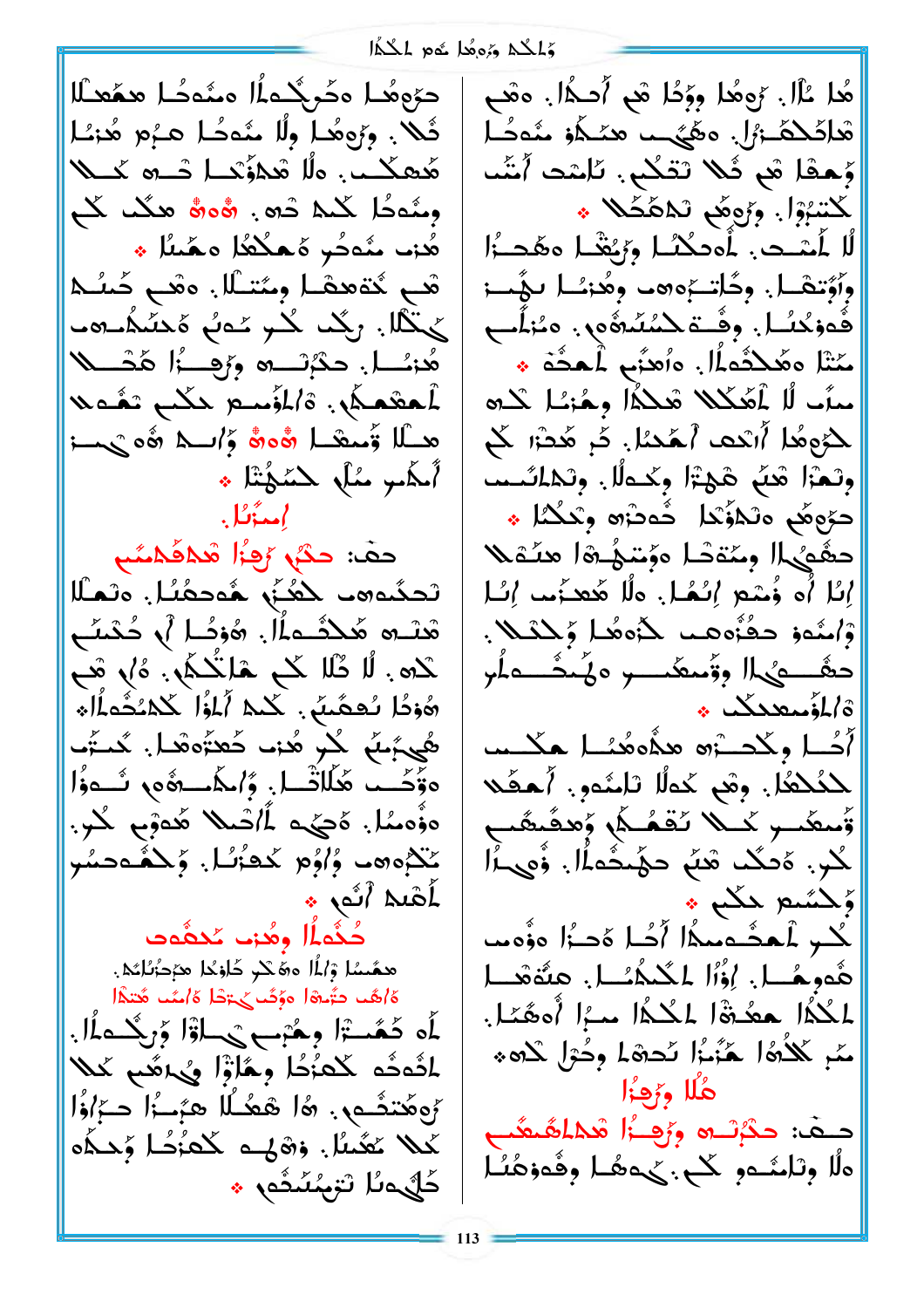وَٰلِكُمْ وَرُوهُمْ شُومٍ لِمَكْمَٰ

كَتَفَعَدُ مِنْهُ وَمُعَمَّلَ أَعْيَا حَدُبًا گدوؤُلُو \* وقثيه وتماها حقَّ: حوِّهُ أمالُهُ مِعَامَلٍ لِمَكْتَبِرا سُدةا وِلَمَكِيهِ هُشْمَيْهُ وَجَوَهُمُ الْمُحَمَّدِينَ مَعْ ورُكْمِـــدْ مُنْـــدُهْ. ةَ/نُـــا وَمِـدِيَّـــد ەُ/قْ\بابْلُمْ. ھُنا ھَڪْلمْك أُسو ھُتْ. ەُحصَّـرۇُا وقىــ كَىشَــەلُر. مَنْھُــا مَّةَكَبَ ةَسْكُرْةَبَ \* آىھ كى هُنِت مِنْتَقَا كَاوْكَا. مِكْتِ أَبِي وَمَعْدَا حَمِعَيْا. لَا مِحِدُومِ أَمِيَا لَمَحْماُرٍ. لَمَوْكُل كَاقُب لَمُتْتَا. 20كَلا لْمَحْكَمُهِ وَمِعْلُو. هُنْكُمْ لَكُو مُنْعَهِ ة/اوَّسُع مِكْمٍ \* كُنُّه لَمَّا وهُن مُحَقَّدت همَّسُا وْ) أَا مَهْ كُرِ كَاوْكَا هَرَّدَٰاللَّهُ.<br>هُ/هُــٰ دَّبَّــٰهَا مَوِّضٌــٰ كِـتِرْدَا هُ/مُّــٰ هُتَـٰهَا فَيْحِي 1هُ أَهْلُوا وِهَٰٓءَت سُمبُ شَع يْ؎ ئُەسُل. رِيْكماُ اوْمُىعىدَا وُإِي كَعَلَاتْنَا ٱلْمَوْهَٰذِهِ ۚ حُـِيهَ ﴾ فُنِسُل جَزْهِ هُـا ەلل شىمكىكىل شىپ ھُھُنەلل ؛ رُفِيُنا لأەمُل ەلل مەڭگىلا كىھ ئەممۇلم ر گا پ هُلًا وَّحُل وَٰ/وَهُــب حَاوَيْحِـل مِنْـرٍ حُـزُّهِ،ُلْ. هڭىم ھۇا ۇھۇلى لاۋۇسىل ۋۇلىر حكْمَوْا وْحُا. هِيْجالْا وْمُبْعَدا هِهُت تحتُمْ مَعْ کِے شَارِ. هَـٰہِوْہِ نَـْصَـٰفَ تَلَاهُو كُنُزًا لِلْكَلا خُمِعَنَا \* همُسُلٍّ وَٱلْمَالَ وَٱصْدَ وَٱسْكُمْ لَكُمْعَتَّبْدًا. أَهُا دَّاتَٰب هُدرُهِ حُمْسَبُ وَنُسْعدكُب

هدُم هُو ويُفْـم وُّأَآا حهَّيْـا وحْبــه كلُّدُّ ، أَسْمَعُكُمْ لِلْسَرِيَّةَ ، أَشْكُلُّهُ عَلَيْهِ مِنْ الْمُسَلِّدُ كُنُوءَه حكْلُهوُّا وُّكُلْ. هُمكَــْب رُوهُــا متلقا للقعمّ: مفهنٌا للقمُّ!. هَ حَدَّقْتُمُ الْمُهْدَى حَدَّى الْمُحْمَّلَ لَقَـٰهَا ۖ مْلُرْنْلْ ﴾ هِمُسُلٍ وَٱلْمَالَ ٱهُدِ ٱسْكُمْ كُمْعَتِّبْدًا. أَهُا دَٰاتَٰبِ هَدْوَت حَقَصتَبِ وَذَعْقَدَكَبِ وَالْمَحْمَنُى حفّ: لَا مْدْهُكْشُمْ كْعَكْدُهِ ئرهنزه وهُــنَى هُــمَّـــ لَــده لَمه أَسَّـــــ. لَحْتحــه كَـــره وُّهمدُمُدْــه لِلْمَكْلُــل وِفَوهُما. لَا ـأَرْوَةُوبِ كَتَرَبَّىٰكُمْـا حَــرَهُ و غَمْلٍ. وفُنِمًى هُخْلُ هَى خُتْمًا هـرُم وَّحْماُ لَهِ: هُا هَفَّنْ أَعشَعْاً هُا وهُكْمًا. لْكَمِعْنَا هَمِكْنَدِي لَمَعُرْهُ مُتَوَجًّا وَصَار. ههُجكُسب كُمِية كُمِيتُها وُوهُسَا حمَّبُوءاً!. وكالًا سُلاهُا حقَّرَةُــوهُو وأهدًا هُوصِمًا ﴾ دُخُه أَا وهُن أَكْنُو ِّ هُنَّهُ ٱلْمُصْعَدَكَ ۚ ذَٰا وَجَرَّوْهُ مِنْ الْإِلَىٰ ﴾.<br>هِمُسُل وِجرَّوْهُ هُوَ أَنَّ عَجْمٍ لِلْمَسْرِ الْمَحْلِ كَلا يَقْمُكُمْ تَحْفَى هَذَا وُرِيْكُمْ). هَكْدُ! ۞ مُوَ كَكُنُراً. ثَ9ةَا فُوهَٰي لَائْكُواْ. فُنوهُا وِّها الْمُؤْكَّـــه|ا وتــــــه 16 وَوَهَـــــــم <u>َ</u>كْعْصُسُا أُوفُا هُسوَّة ثَّقَاهُكُمْ \* هُـُدَا هَٰتَـٰهُ ۖ دُثَمَهُ. أَف هُـمَّا أَسر وَهجُم أَسِي. حقَيجُا هُب ثَلْجُلًا هُدەھُدەُب. كَمْلا مَكْمَتْلَ وِهُنْمٍ كُمْسٍ.